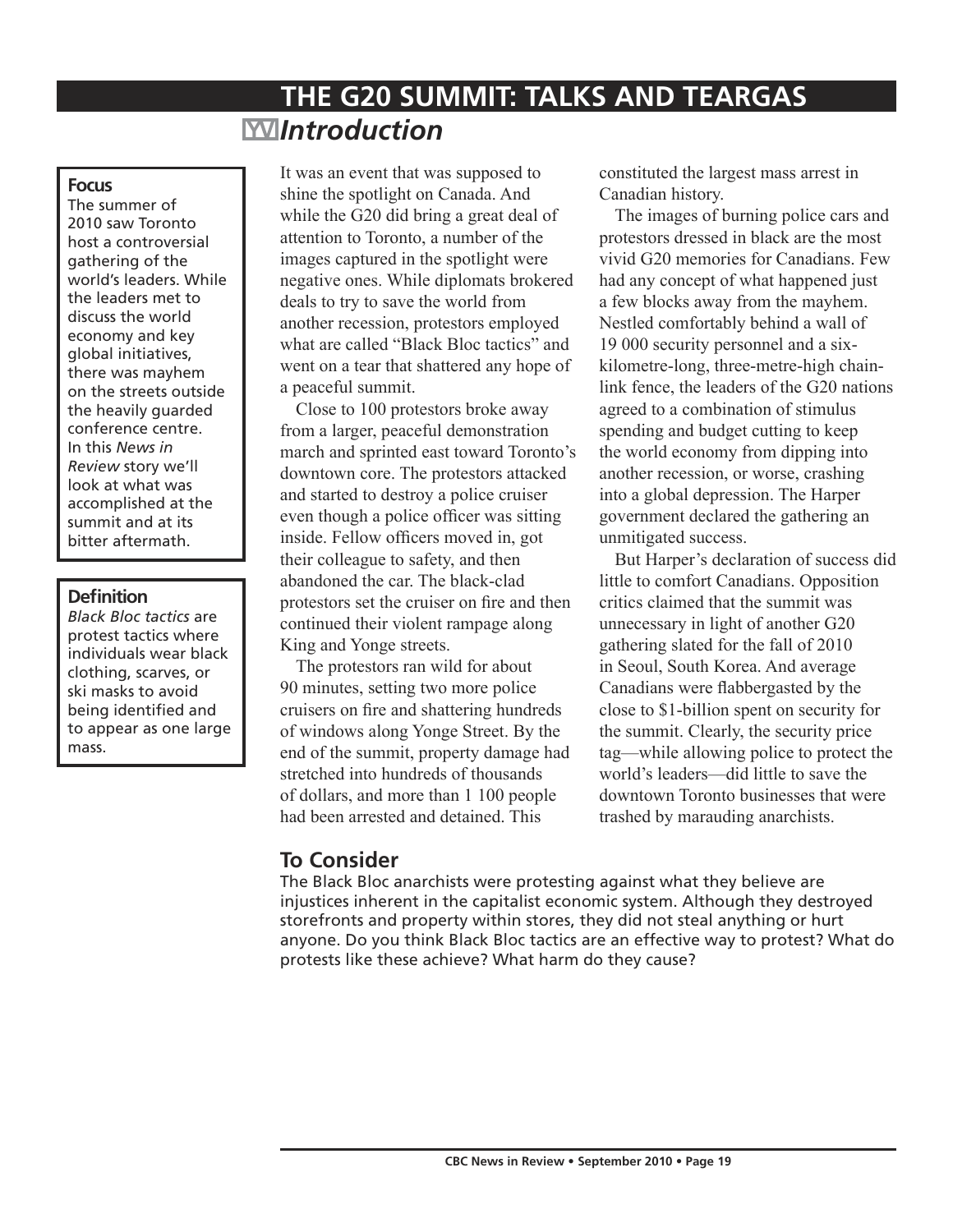# **THE G20 SUMMIT: TALKS AND TEARGAS** *Video Review*

### **Pre-viewing Questions**

Record your responses to the following questions before viewing the video.

- 1. Why do you think world leaders need to gather to discuss the economy?
- 2. Why do you think some people get very concerned when world leaders gather in a group?
- 3. In your opinion, are public protests an effective way of bringing about changes in society? Why?
- 4. Is there sometimes a need for violent protests? Why?

# **Viewing Questions**

As you watch the video respond to the questions in the spaces provided.

- 1. What is the main purpose of the G8 and G20 summits?
- 2. Why did the security costs of the G8/20 summits skyrocket from the original price tag?
- 3. Why were G8 leaders meeting in Huntsville less vulnerable to security threats than those meeting for the G20 in Toronto?

**Did you know . . .** There have been a number of mass arrests in Canadian history: The Toronto G20 (2010) – 1 090; the Clayoquot Sound logging blockades (1993) – 856; the October Crisis (1970) – 465; and the Quebec City Summit of the

Americas (2001) – 463.

#### **Quote**

Black Bloc protest tactics have been around since the 1980s but became a mainstay at international summits after the anti-World Trade Organization protests in Seattle in 1999.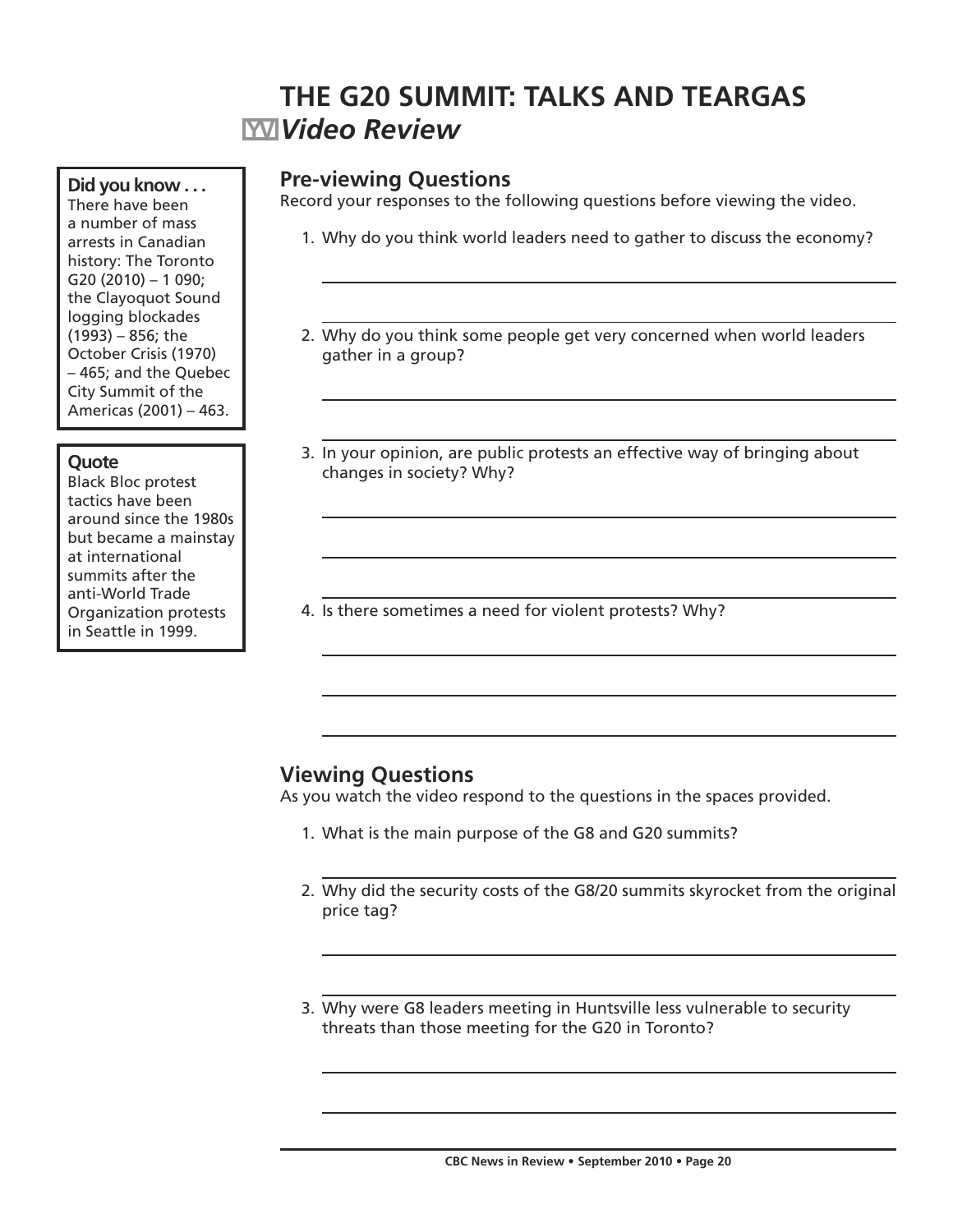- 4. How much did the security bill for the summit come to? How much did it cost per minute to police the 15 hours of meetings?
- 5. a) Identify two government expenses that led to claims that summit expenses were out of control.

 b) Which expense gave opposition critics the most ammunition to attack the Harper government?

- 6. Name some of the security precautions the city of Toronto took in order to secure the summit.
- 7. a) What is the Muskoka Initiative?

b) Why were some people critical of the initiative?

- 8. Describe some of the damage done by roving protestors in Toronto.
- 9. How many people were arrested after Saturday's rampage on the streets of Toronto?
- 10. a) How successful were police in meeting their security goals?

 b) In what ways did police fail in their efforts to keep the peace on summit weekend?

 11. Of the 1 100 people arrested at the G20 Summit, how many eventually made their way to court? How many charges were settled or dismissed?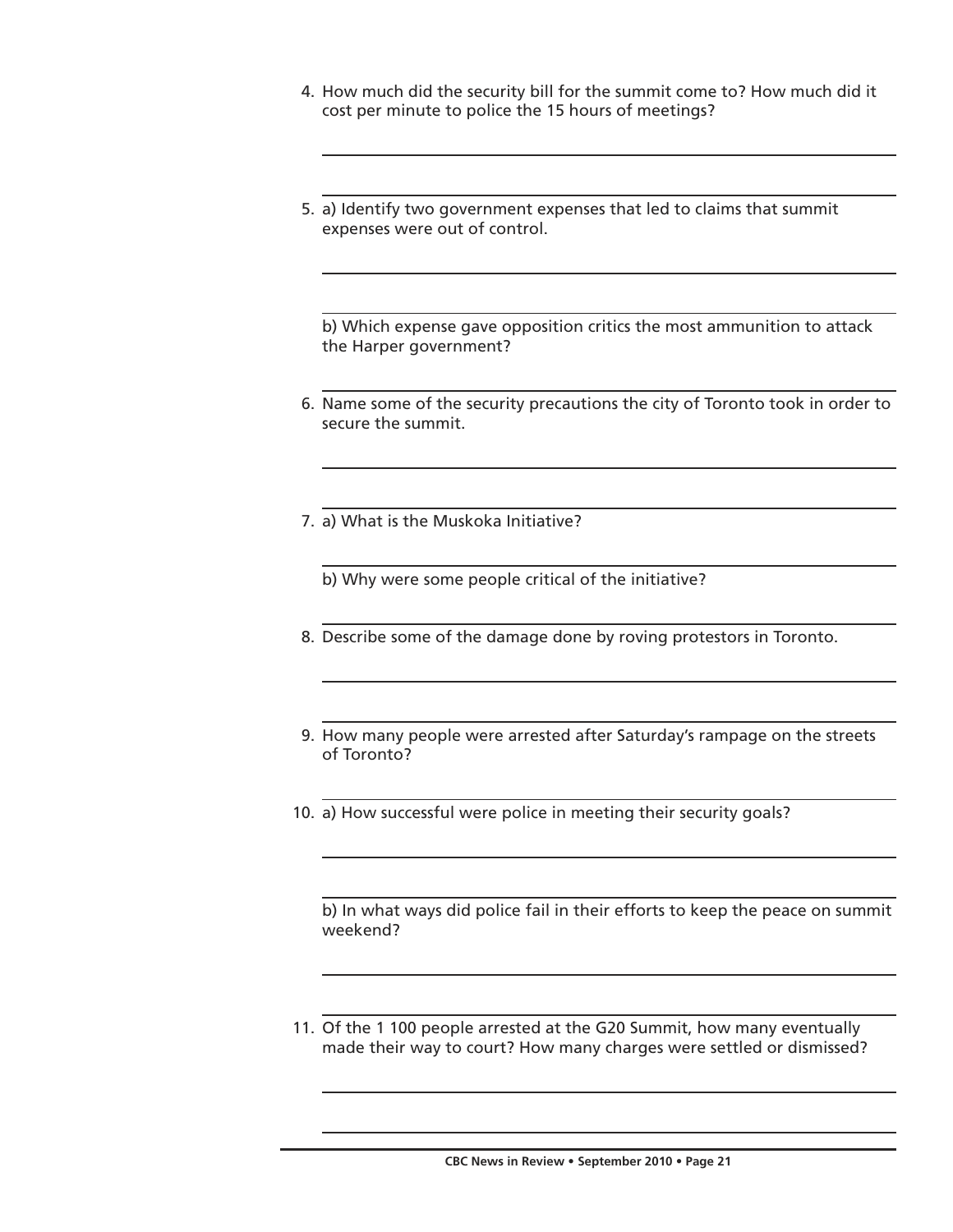# **Post-viewing Activity**

With a partner or in a small group complete the following.

- 1. It is interesting to note that the 5 000 people who marched peacefully prior to the Black Bloc rampage are virtually missing from the video. Why do you think the non-violent protestors—those speaking out against poverty, advocating for aboriginal rights, and promoting environmental awareness—were all but ignored by the media on summit weekend?
- 2. Consider these important G20 numbers:

Security personnel – 19 000

Black Bloc anarchists – around 100

Peaceful protestors – 5 000 to 10 000

 Arrests – 1 100 (of those arrested 714 were released without charges; almost 300 were charged; and there were just under 100 formal criminal proceedings)

What insights can be drawn from these numbers?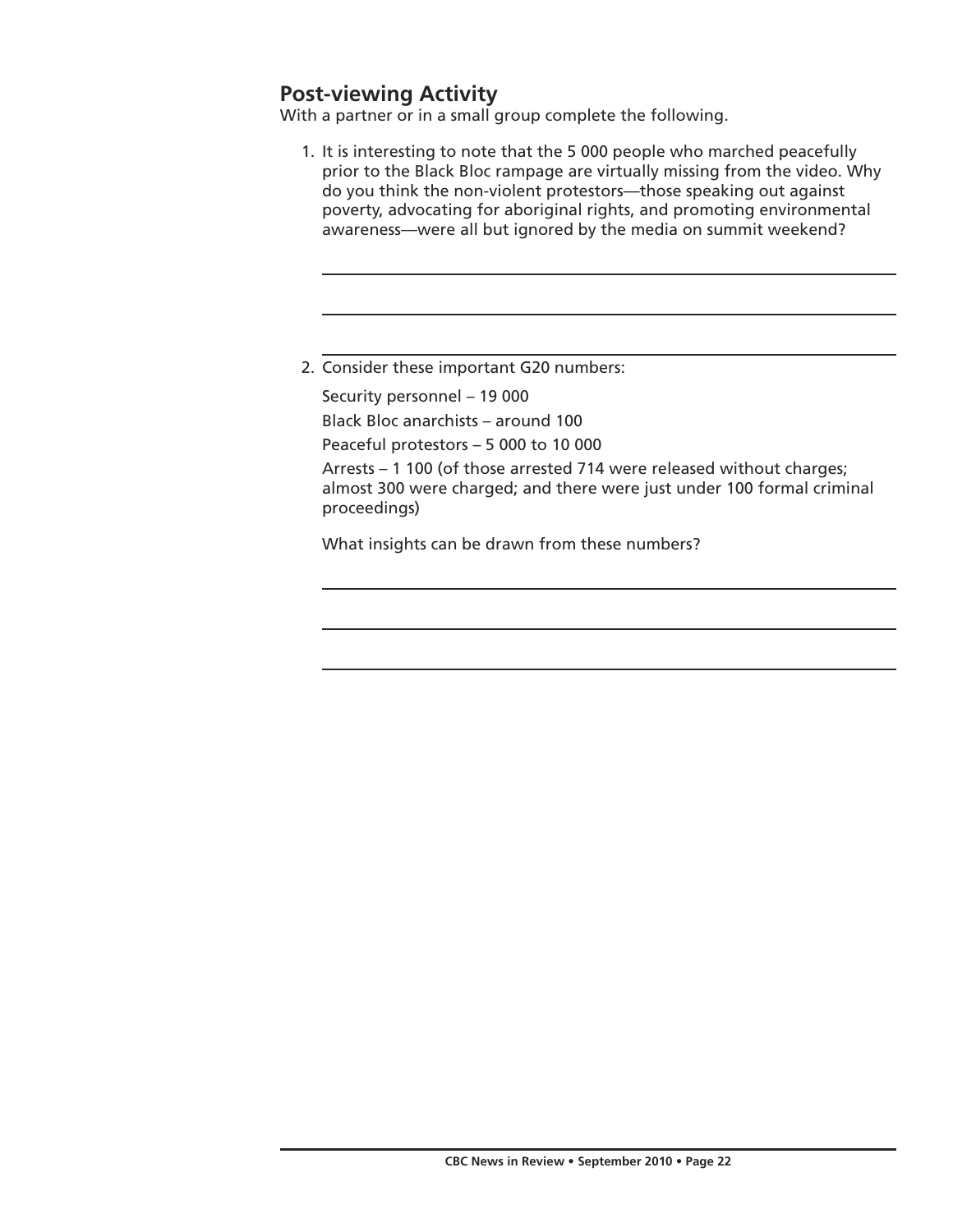# **THE G20 SUMMIT: TALKS AND TEARGAS** *From the G8 to the G20*

**Did you know . . .** Canada has hosted three G7 summits and two G8 summits: Ottawa-Montebello (1981), Toronto (1988), Halifax (1995), Kananaskis (2002), and most recently in Muskoka (2010).

### **Pre-reading Activity**

G20 is an acronym for Group of 20. The G20 Summit held in Toronto in 2010 was a meeting of the world's 20 leading industrialized nations. Before reading, work with a partner to try to come up with some reasons why it's a good idea for leading industrialized nations to meet face to face regarding the state of the global economy.

#### **From G7 to G8**

In June 2010, the G20 Summit was preceded by a one-day gathering of leaders in Huntsville, Ontario. In fact, you can't really speak about the G20 without first speaking about the G8.

Back in the 1970s, leaders from the world's strongest economies became concerned about the tenuous nature of global economic markets. This state of concern eventually gave way to distress when the energy crisis hit in the mid-1970s. As a result, in 1975, some heads of state got together to come up with a co-ordinated strategy to deal with the energy crisis. The following year Canada joined countries like Britain, France, Germany, and the United States in what came to be known as the G7. Initially, the G7 met on an annual basis to keep track of the global economy and to make sure that markets were kept from falling into another Great Depression. By the time Russia joined the group transforming the gathering into the G8 the leaders of the world's top economies were also starting to focus on issues such as international development, health, peace, and global security.

#### **From G8 to G20**

In 1999, a larger group of nations, the G20, began to meet to tackle problems relating to the global economy. The G20 put measures in place to promote international economic co-operation and stable trading relationships among member nations.

In the wake of the financial crisis of 2008, the G20 became the preeminent meeting of world leaders to implement strategies dealing with the global economy. At a G20 meeting in Washington, just after the crisis hit, member nations pledged USD\$1.1 trillion in stimulus spending to keep the world markets afloat. Subsequent meetings in London and Pittsburgh saw a push for more accountability among member nations and, at the Toronto summit, a move toward a balance between cost cutting and stimulus spending.

### **Analysis**

- 1. Is it necessary to have both a G8 and a G20? What benefits, if any, are there from having two separate organizations?
- 2. What role does the G20 play in the world today? Are the efforts of the G20 necessary to keep the global economy on track or can individual financial markets be trusted to govern the world economy?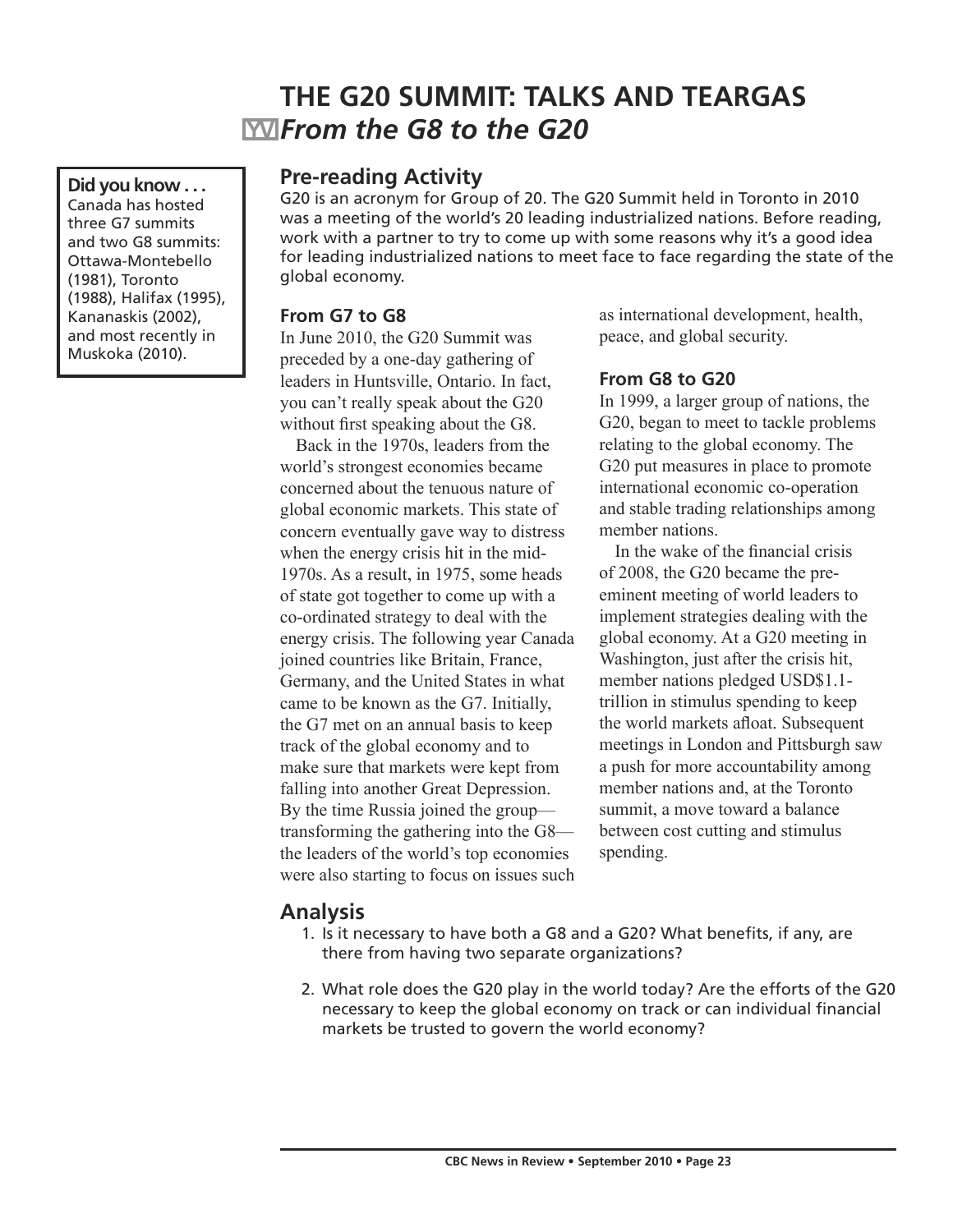# **THE G20 SUMMIT: TALKS AND TEARGAS** *Plagued by Controversy*

#### **Definition**

The word *redundant* means more than is needed, desired, or required.

### **Focus for Reading**

The G20 meeting in Toronto in 2010 was plagued by controversy. Many Canadians were very concerned about the huge cost of hosting the event. While you read the following article, create and fill in a chart like the example below to help you come to terms with the nature of Canada's controversial G20 Summit.

| <b>Controversy</b><br>description | Cause of the<br>controversy | How the controversy<br>might have been<br>prevented |
|-----------------------------------|-----------------------------|-----------------------------------------------------|
|                                   |                             |                                                     |
|                                   |                             |                                                     |
|                                   |                             |                                                     |

#### **Controversy 1: A redundant meeting**

The G20 saw its political stock rise after the global recession hit in 2008. With each G20 meeting, governments agreed to broader policy initiatives and set deadlines for member nations to demonstrate compliance. The next significant deadline was set last November in Pittsburgh, with G20 members agreeing to reveal their progress at the G20 meeting in Seoul, South Korea, in November 2010. Meanwhile the G8 was looking like a lost dog searching for home. With the economic agenda now in the hands of the G20, the G8 started to play a secondary role to the larger, more global group.

Here's where the first controversy surfaces: The original plan was for Canada to host the G8 in Huntsville, Ontario, at the prestigious Deerhurst Resort, located in Ontario's exclusive cottage region called Muskoka. The G20 wasn't scheduled to meet until the fall in Seoul. It appeared that the G8 meeting might turn into nothing more than a photo op of world's leaders with a fancy Muskoka backdrop. In an effort to lift Canada's global profile, Prime Minister

Stephen Harper decided to float an idea: since Canada was already hosting eight G20 leaders, why not invite the rest? He used the collapse of the Greek economy as a pretext to sell the need for a meeting to other G20 nations and got South Korean President Lee Myungbak to agree that a Toronto G20 would not interfere with the more important meeting to be held in Seoul five months later. They would just squeeze everybody into Deerhurst Resort and everything would be fine.

The problem: with the size of the summit more than doubled, Deerhurst and the greater Huntsville region could not accommodate all the G20 delegates. Eventually the government decided to host the G8 in Huntsville and the G20 in Toronto. Moving to Toronto exposed world leaders to a host of security problems, which is why the cost of policing the summit rose to close to a billion dollars. Critics argue that the Harper government would have been wiser to wait for the meeting in Seoul rather than expose the taxpayers of Canada to the astounding costs of the G8/G20 summits.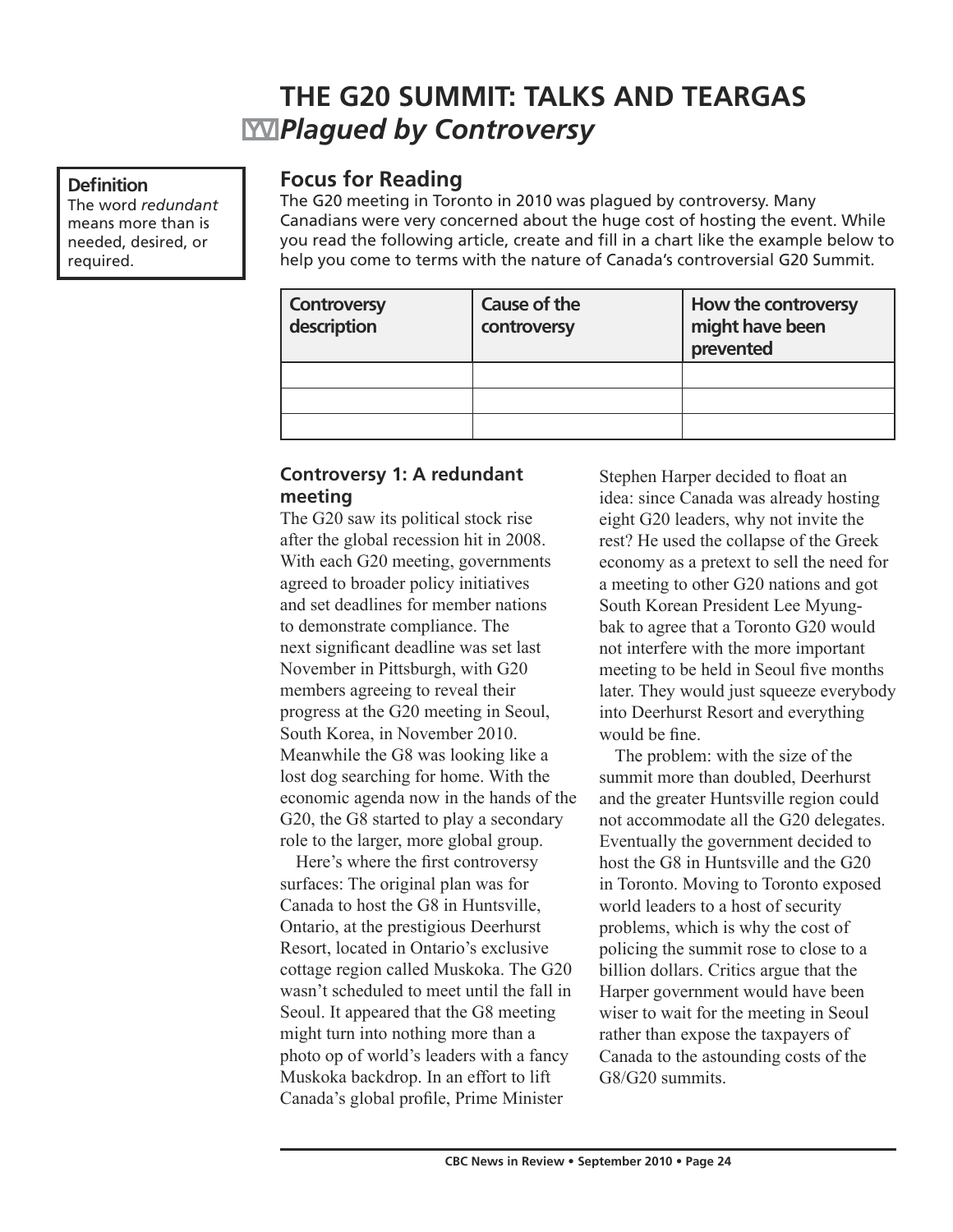### **Did you know . . .**

Security costs for the 2010 G8/G20 summits in Ontario (\$930 million) were higher than for the entire 2010 Winter Olympics in British Columbia (\$899-million).

#### **Definition**

*Kettling* involves a large group of police that surround a group of protestors and pull those caught in their circle—whether innocent or guilty into custody.

### **Controversy 2: Out-of-control costs**

Three months before the G8/G20 summits the government indicated the two events would cost taxpayers around \$179-million. By June, the price tag had skyrocketed to \$1.2-billion, with close to a billion of that going to policing. An eight-kilometre fence was constructed around Deerhurst Resort, and a six-kilometre temporary fence encircled the area around the Metro Toronto Convention Centre. The RCMP were given half a billion dollars to train their officers and bring them to Toronto to police the event. Scores of other police officers from across Canada were also trained and brought to the city. New weapons, like the multi-decibel sound cannon, were purchased by the Toronto Police Service. Security cameras were put up throughout the downtown core of Toronto.

And then there was the price tag for the summit itself. Beyond the cost of accommodations for the leaders and their entourages—the United States alone brought 600 people to the summits millions of dollars were spent on the venues themselves. Huntsville, located just over six kilometres from Deerhurst Resort, got a multi-million-dollar facelift, despite the fact that the world leaders themselves spent no time in Huntsville during the G8.

The expense that may have captured the most negative publicity, though, was the construction of a fake lake in the Toronto media centre. Reporters from around the world were invited to sit around the indoor lake and film standups and conduct interviews with a giant nature scene on a big screen as their

backdrop. Canoes and Muskoka chairs surrounded the artificial lake. The cost of the display was nearly \$2-million. Opposition critics went to town on the lake, naming it "Lake Woebegotten," "Fuddle Duddle's Puddle," and "Accountability Bay."

#### **Controversy 3: Mass arrests**

The G8 summit in Muskoka went off without a hitch, and authorities were hopeful that the G20 would be peaceful as well. However, if there was going to be a serious problem, it was going to be on Saturday afternoon. Police had learned that anarchists planned to piggyback on a labour rally occurring that day and storm the security fence. But rather than attack the fence, the anarchists shattered the windows of hundreds of businesses and destroyed a number of police cars.

Very few arrests were made prior to the rampage, but, in the wake of the assault on Toronto, police took 1 100 people into custody, making the G20 arrest tally the highest in Canadian history. Many of those arrested said they were just bystanders and that those who had done the damage had changed their clothes and disappeared anonymously into the crowd. Meanwhile the police resorted to a tactic called "kettling." Kettling involves a large group of police that surround a group of protestors and pull those caught in their circle—whether innocent or guilty—into custody. In the end, out of the 1 100 arrested and detained at a temporary jail, fewer than 300 charges were actually laid and fewer than 100 charges resulted in court appearances.

# **Follow-up**

- 1. Review your chart. Which controversy gives you most cause for concern?
- 2. Join a small group with other students who have identified the same controversy as the greatest cause for concern. While in your group, try to come up with at least three reasons why the controversy—and the way it was handled by the authorities—is unacceptable to Canadians.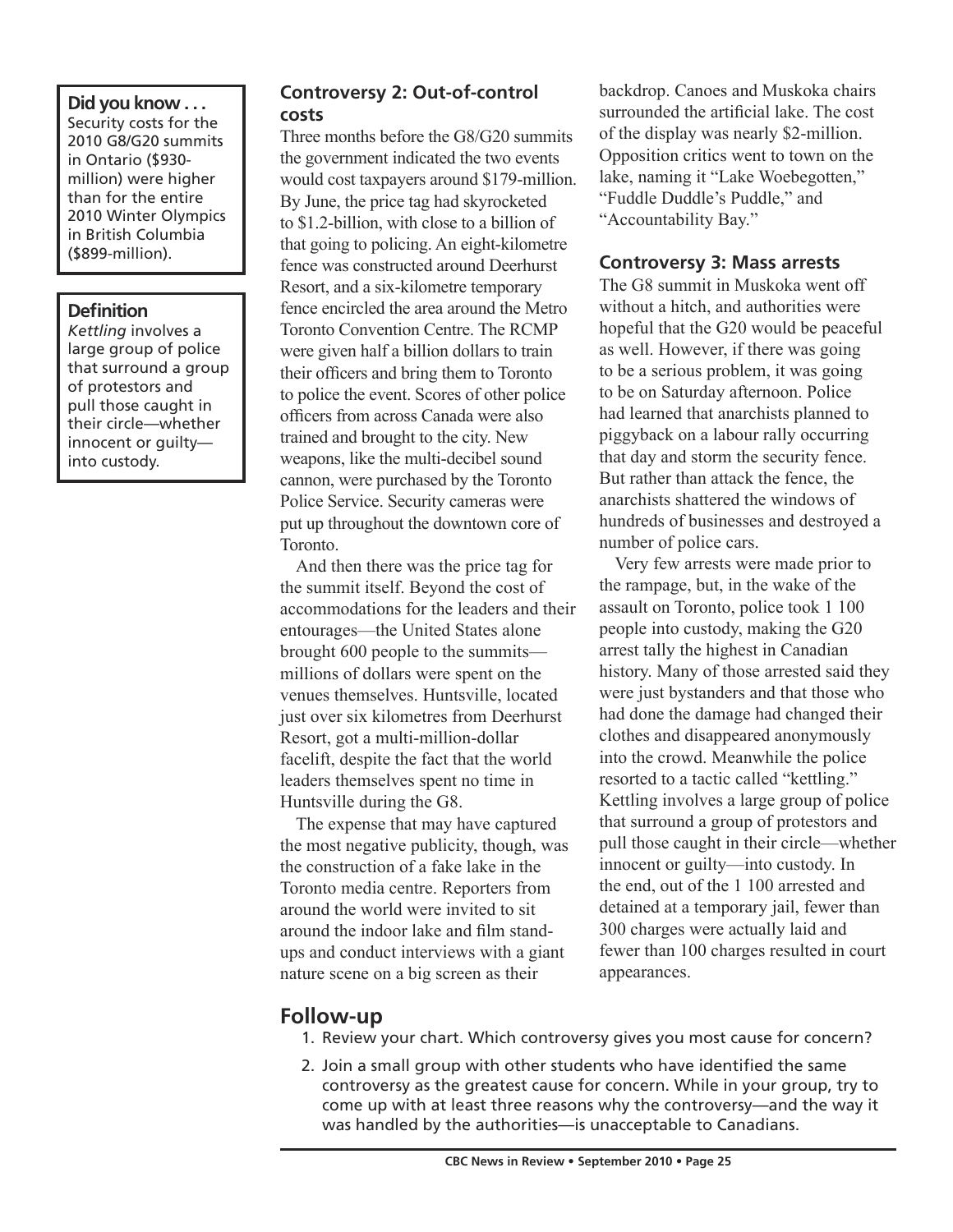# **THE G20 SUMMIT: TALKS AND TEARGAS A** View from Inside the Fence

#### **Definition**

From the perspective of government financing, *austerity* means cutting spending and possibly raising taxes to get the government's budget back on track.

In June 2010, the world's leaders attended two economic summits in Ontario: one in Huntsville and one in Toronto. For security reasons, an army of police was employed to protect the

leaders with a huge chain-link fence securing the perimeter of each venue. This section talks about what happened inside the fenced area.

# **Focus for Reading**

Politicians from around the world argue that it is essential for leaders to meet face to face to iron out global policy issues. The G20 is designed to make sure the global economy stays on track and avoids slipping into recession or depression. Before reading this section, consider the following questions:

- 1. Why is it important for world leaders to meet face to face?
- 2. How would the meetings be different if the leaders met via video conference?
- 3. Do you think the expense of hosting a meeting of world leaders is justified?

#### **Muskoka 2010 G8 Summit**

Members of the G8 gathered at the Deerhurst Resort in Huntsville, Ontario, on June 25 and 26, 2010. Many people wondered what the G8 meeting would accomplish. Prime Minister Stephen Harper did his best to push the G8 agenda of international development, health, peace, and security by lobbying the G8 to back his Muskoka Initiative. The Muskoka Initiative aims to address the issue of maternal and child health in developing countries. G8 members pledged \$5-billion over five years to promote the health of mothers, newborns, and children. If implemented properly the initiative could save the lives of 1.3 million children under the age of five and over 60 000 mothers in developing nations.

Prior to the G8, critics went after Harper's government for its failure to include medical abortions as part of the Muskoka Initiative. Many believed that the exclusion of abortion procedures from the initiative demonstrated that Harper and his colleagues were not

serious about the health of mothers and children since medical abortions are necessary if women are to have true reproductive control. Nonetheless, the initiative got the endorsement of the G8, with Canada committing \$1-billion in funding. Behind the scenes, Harper was also able to raise an additional \$2-billion from several non-G8 nations as well as the Bill and Melinda Gates Foundation.

#### **Toronto 2010 G20 Summit**

Once the G8 wrapped up its meeting in Muskoka, the leaders of the eight strongest world economies made their way south to join the rest of the G20 in Toronto. In Pittsburgh in 2009, the G20 was declared the pre-eminent forum for making decisions dealing with the global economy. This effectively took the economy off the G8 agenda and put it on the wider, more inclusive, and very powerful G20 agenda. In an effort to deal with the 2008 financial crisis, the G20 introduced a platform of multitrillion-dollar spending to put the world economy back on its feet. It also set a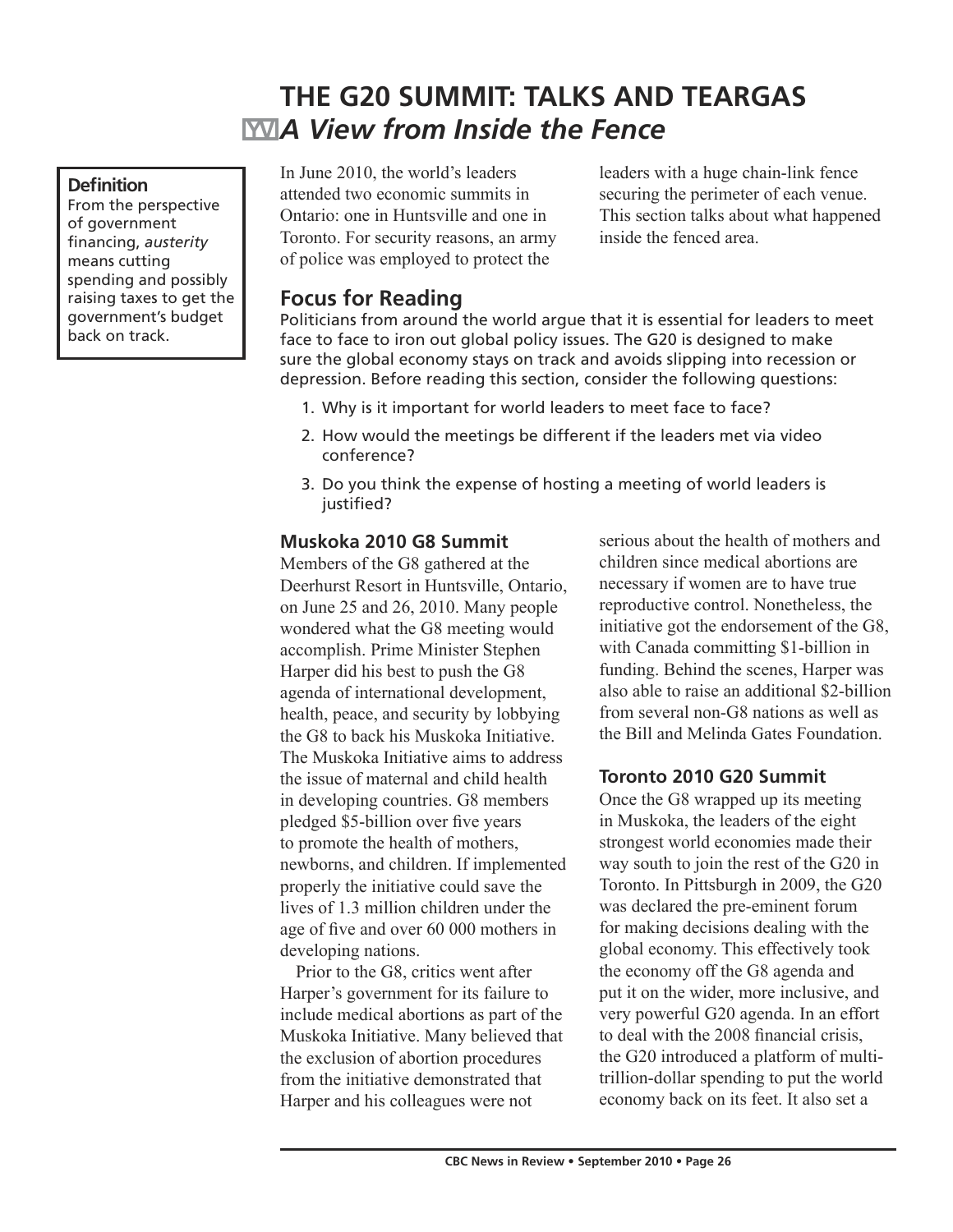number of economic targets scheduled to come due in Seoul in the fall of 2010 which made many wonder about the relevance of the Toronto summit.

Nonetheless, Prime Minister Harper argued that the Toronto meeting was essential. He used the forum to formally shelve the idea of a bank tax put forward by members of the European Union. The bank tax proposal would have seen banks taxed by governments in order to create a reserve fund in the event of another economic crisis. Canada opposed the bank tax idea because Canadian banks didn't need government help during the crisis. The Harper government argued that Canadian banks were strong and robust because government regulations prevented banks from making high-risk investments. In other words, government regulations were a better way to get banks to behave responsibly than a bank tax. While the bank tax idea was not completely abandoned at the G20

meeting in Toronto, the initiative was put on hold.

The most important accomplishment of the Toronto G20 Summit was a general agreement on getting deficits under control by 2013. Going into the summit, countries like the United Kingdom and Germany were pushing for dramatic cuts to government spending. Their hope was to sway the G20 away from stimulus spending and toward austerity. Meanwhile countries like the United States argued that moving away from stimulus spending threatened to throw the global economy back into recession. In the end, the G20 agreed to a compromise that called for a gradual reduction in stimulus spending, with each G20 nation agreeing to cut its deficit in half by 2013. Measures were put in place to allow nations to report on their financial progress in order to demonstrate that G20 targets were being met.

#### **Analysis**

- 1. Consider the outcomes of the G8 and G20 summits. Do the initiatives put forward at each summit justify the need to meet on annual basis?
- 2. Do you feel the meetings are important for the average person living in the world today?
- 3. Provide three reasons that those on the inside might say the G8 and G20 summits were a success.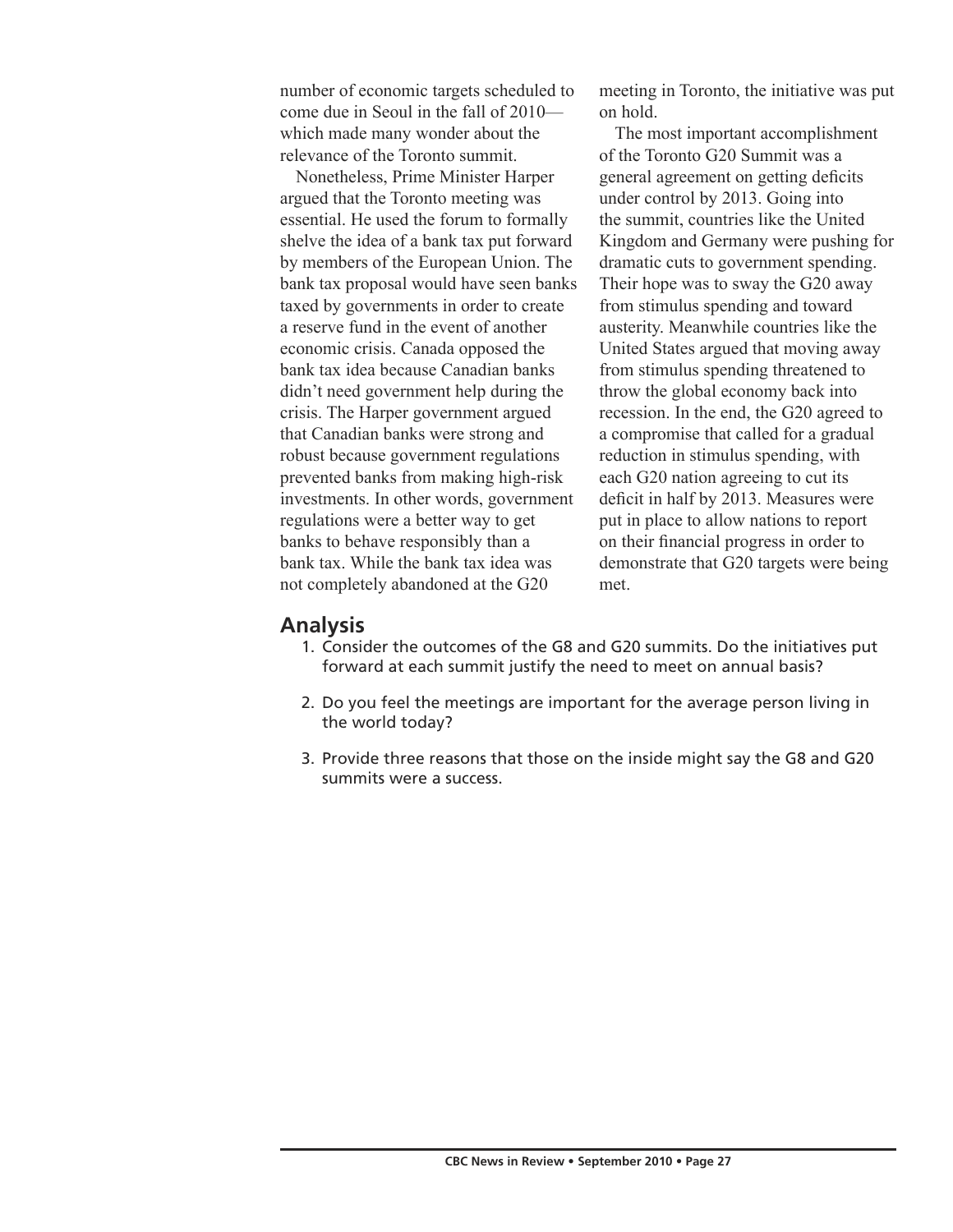# **THE G20 SUMMIT: TALKS AND TEARGAS** *A View from Outside the Fence*

While G8 and G20 leaders held meetings behind a wall of security personnel and a three-metre-high fence, thousands of

protestors looked to have their voices heard. This section looks at what happened on the protestors' side of the fence.

## **Focus for Reading**

**Did you know . . .** Black Bloc protestors are not affiliated with a particular group. They disagree with the way capitalism disenfranchises many people and they embrace a spirit of anarchy to do as much physical property damage as possible.

In the end, there were more security personnel working the G20 than there were protestors. Before reading this section, consider the following questions:

- 1. Did the government of Canada need to employ an army of security personnel to police the G20 summit in 2010?
- 2. Was Toronto a good choice for the location for the summit? Why?
- 3. Given the security concerns of authorities, what alternative locations might have been selected to host the summit?

#### **The G8 Summit**

If the protests surrounding the G8 summit in Muskoka were any indication, the government's decision to spend close to a billion dollars on security may have been a waste. The official G8 protest zone lay empty while the leaders met at Deerhurst Resort. Things were so quiet in Huntsville that the media made a story out of a little boy, innocently playing in the protest zone, asking reporters for cookies. The only near security breach came from a few members of the Council of Canadians who tried to paddle canoes into Deerhurst but were quickly turned away. In Muskoka, it was as if they called a protest and nobody came.

### **The G20 Summit**

The same could not be said for Toronto. Small protests percolated through the week preceding the G20. The first sign of friction came on Friday when police were forced to divert a group of protestors from a previously agreed upon route. The protestors weren't happy and they let the police know it.

Friday also represented the first time protestors used Black Bloc tactics. Black Bloc protestors cover their faces and dress from head to toe in black. In Toronto, the Black Bloc arrived dressed in regular clothing while carrying backpacks with their black clothing and weapons like hammers and billiard balls inside. During a protest march banners were used to hide the Black Bloc protestors from police. When the banners came down, a small army of Black Bloc protestors emerged.

Friday seemed to be a dress rehearsal for Saturday. The Canadian Labour Congress had planned a mass rally called "People First" in the early afternoon of Saturday, June 26. Anarchists hoping to employ Black Bloc tactics decided to meld into that rally and then break away once the protest reached Spadina Avenue and Queen Street. Police anticipated this strategy after early indications suggested that as the protest moved west on Queen Street the anarchists would storm police lines and make their way to the security fence. Instead, the Black Bloc protestors sprinted east, away from the main march, staying well north of the fence. They smashed windows along the way.

### **The Rampage**

What ensued was a 90-minute rampage that left three police cruisers in flames and hundreds of downtown-area businesses in shambles. The attack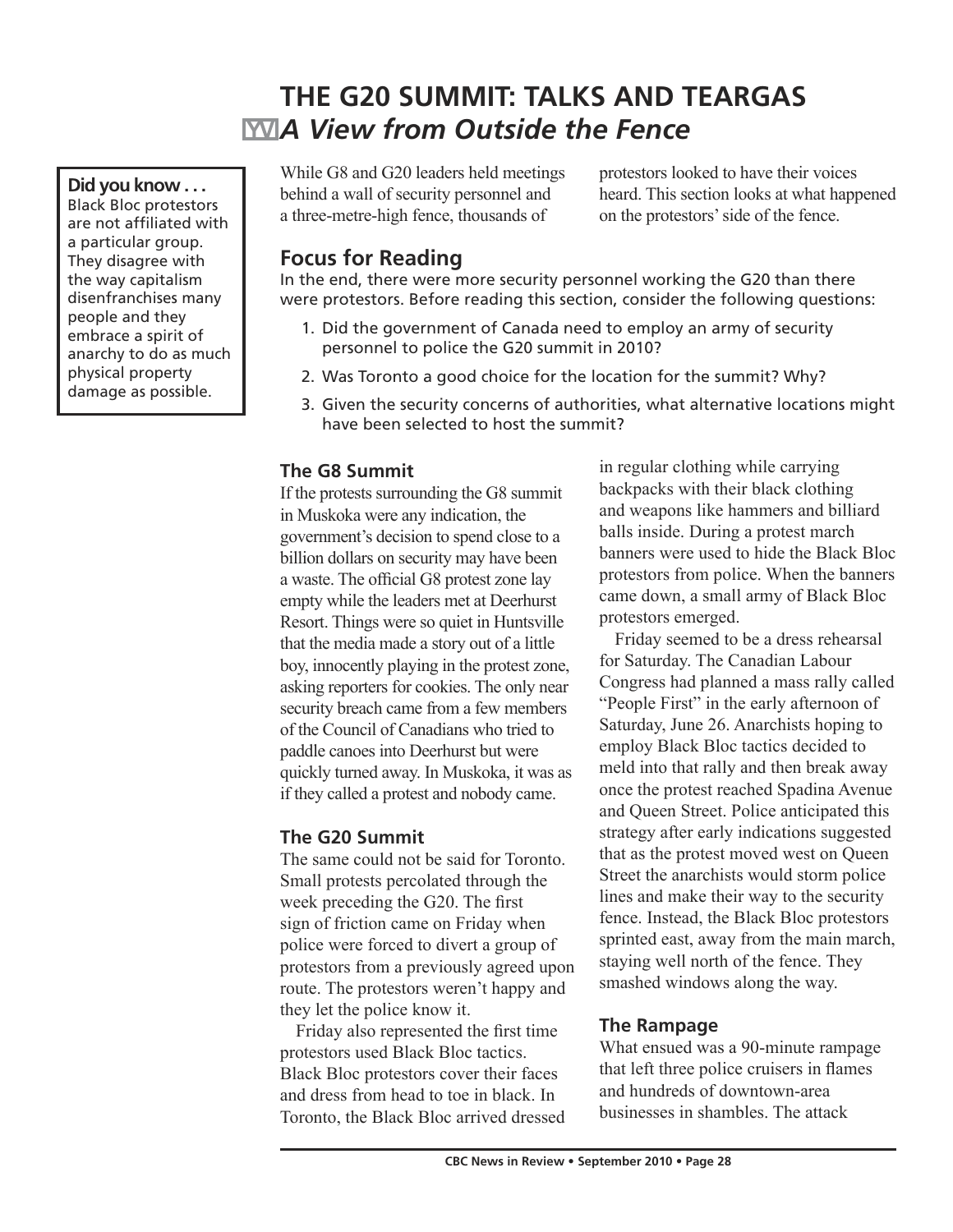combined the chaos of a riot with the organization of a military operation. Protestors would spring into action when leaders shouted out code words. Bloc members would sprint from the crowd, smash windows, and then disappear back into the crowd. Other bloc members would obstruct reporters and bystanders from taking pictures. When the bloc found a soft target—like a police car with only one officer in it or an empty police car—they pounced. Once they made their way north on Yonge Street, the Black Bloc knew they had thoroughly confused the police and were left to their own devices as they proceeded up the landmark avenue, shattering any storefront that they associated with the capitalist system.

#### **The Police Response**

By late afternoon, the police knew they had to do something. They had managed to hold the perimeter around the world's leaders but they had lost control of the city and decided they needed to assert themselves. For the next 24 hours they began arresting scores of people. Standoffs between police and protestors became frequent. Working on a tip that Black Bloc participants were sleeping in a gymnasium at the University of Toronto, police raided the site and arrested 70 people. Late Sunday afternoon, police used a tactic called kettling to hem in hundreds of protestors. Many of those caught in the police web were arrested.

The arrests were complicated by the fact that the Black Bloc protestors had changed into regular street clothes after the violent rampage, discarding their black clothes on the street.

By the end of the day Sunday, 1 100 people had been arrested—the largest mass arrest in Canadian history. Of that number, close to 800 were released without charges, and 300 were charged with more serious offenses—suggesting that most people were wrongfully detained in the first place.

In the aftermath of the G20, more protests occurred, mostly relating to the heavy-handed tactics employed by police. Calls for public inquiries into police conduct rang out across the city. Protestors initiated class-action lawsuits against the authorities and, in late August, the number of charges against protestors was trimmed down to around 100 after a mass court appearance by the 300 accused. Meanwhile the police put out "wanted" posters showing the faces of those they felt behaved recklessly and violently during the protests.

Probably the greatest victims of the G20 were the legitimate, non-violent protestors who came to Toronto to advocate for social justice causes like ending poverty, aboriginal rights, and environmental awareness. Their voices of compassion and concern were silenced by the adversarial clash between anarchists dressed in black and those dressed in police uniforms.

### **Analysis**

- 1. Why might it be argued that it was a bad idea to have the G20 summit meeting in downtown Toronto?
- 2. What could the police have done to prevent the Black Bloc from going on their rampage?
- 3. The damage done by the Black Bloc protestors was believed by some to justify the close to \$1-billion spent on summit security. Do you agree or disagree with this position?
- 4. In what way were "the voices of compassion" silenced the day Black Bloc tactics were used in Toronto?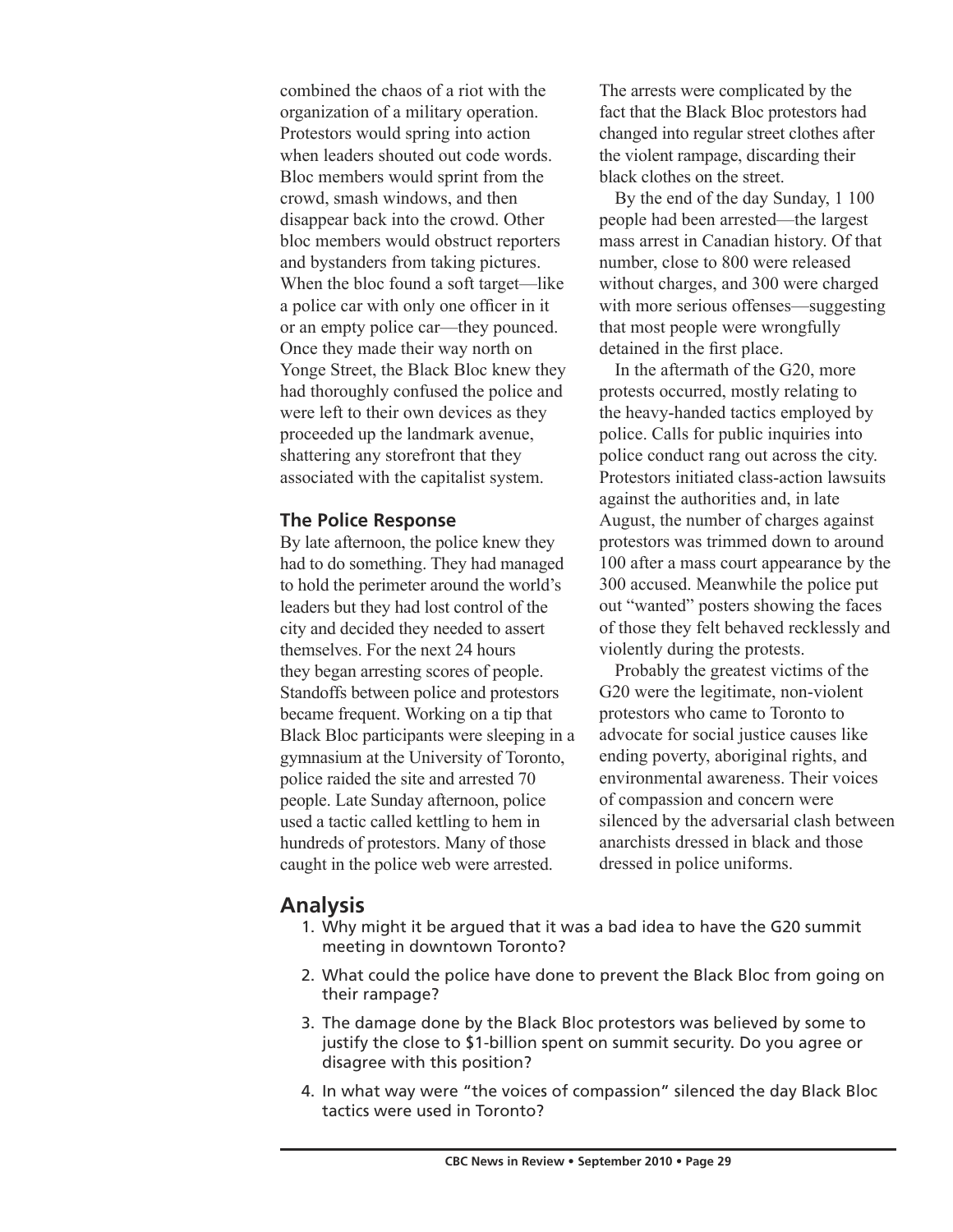# **THE G20 SUMMIT: TALKS AND TEARGAS** *Activity: The Right to Protest*

Clashes between the police and protestors at the G20 Summit caused many people to consider various issues about the right to protest in a democracy.

- If citizens can be arrested en masse while demonstrating, do Canadians really have the right to protest?
- If the authorities deliberately blocked legitimate protestors because of the actions of a few anarchists, then do the police have too much power?
- If the state can spend millions of dollars on security to protect world leaders while many Canadians live in poverty, how fair and democratic is the country?
- If the police have to stand by and watch protestors destroy private property because of the right to protest in the country, then why do we allow people the right to protest?
- If people really want to change the capitalist economic system or bring attention to social injustice, are there other ways to bring about change that are more effective than public protests?

### **Your Task**

With a partner, select one of the following tasks and complete the activity that follows.

#### **Task 1: Fundamental Freedoms in Canada**

The right to protest is associated with the Fundamental Freedoms section of the Canadian Charter of Rights. Here they are:

Everyone has the following fundamental freedoms:

- a) freedom of conscience and religion;
- b) freedom of thought, belief, opinion and expression, including freedom of the press and other media of communication;
- c) freedom of peaceful assembly; and
- d) freedom of association.

#### **To Consider**

How far does the right to peacefully assemble go? For example, would protestors have a right to proceed inside the security zone and stage a mass sitin at the G20 security fence? Work with your partner to try to determine the line where peaceful assembly begins and ends.

#### **Task 2: Legal Rights in Canada**

In the aftermath of the G20, many people claimed that, not only were their fundamental freedoms violated, but their legal rights were also ignored. The Charter section dealing with legal rights reads:

Life, liberty and security of person

 7. Everyone has the right to life, liberty and security of the person and the right not to be deprived thereof except in accordance with the principles of fundamental justice.